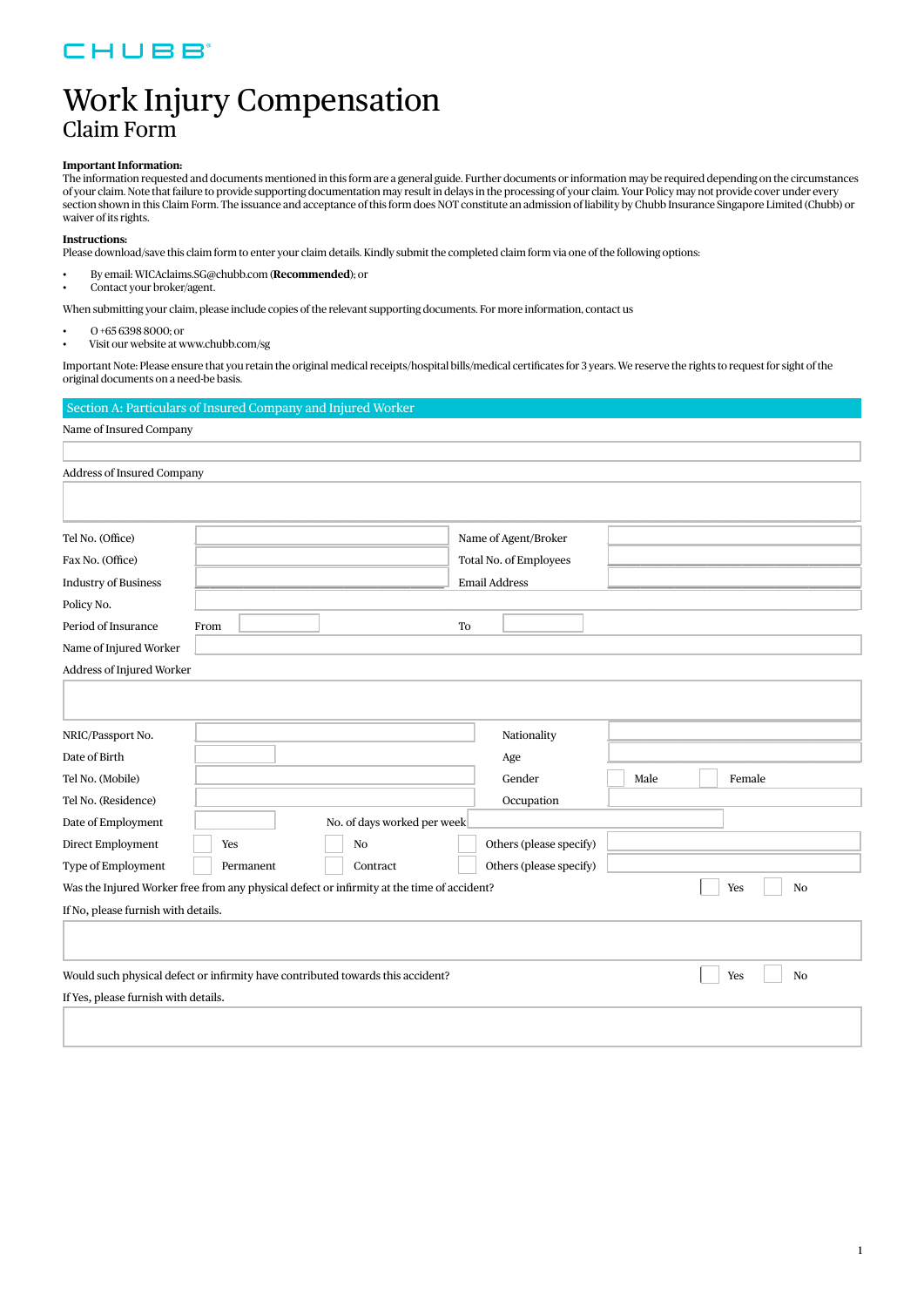#### Section B: Payment Details

Please provide details for payment of your claim in the event that the claim is deemed payable by Chubb.

I hereby authorise and request Chubb to pay benefit due in respect of this claim as follows:

| <b>Electronic Funds Transfer</b> (For payments in SGD and to bank accounts in Singapore)                                                                                             |                 |  |
|--------------------------------------------------------------------------------------------------------------------------------------------------------------------------------------|-----------------|--|
| Payee Name (As per bank account name): $\lfloor$                                                                                                                                     |                 |  |
| Name of Bank:                                                                                                                                                                        |                 |  |
| Branch Code Number:                                                                                                                                                                  | Account Number: |  |
| Note: For a more seamless experience, we recommend selecting the Electronic Funds Transfer (EFT) option so you can receive the remittance within 3-5 days upon<br>approval of claim. |                 |  |
|                                                                                                                                                                                      |                 |  |

**Cheque Payment** (Not recommended) ш

| Payee Name (As per bank account name) |  |  |  |
|---------------------------------------|--|--|--|
|---------------------------------------|--|--|--|

#### **Important Notice:**

mpo (and to be discharged from all liability under this claim and (ii) not be liable for any and all losses incurred by you, as a result of you providing Chubb with an incorrect bank account number under this section for t

| Section C: Details of Accident                                                                                                                   |  |                              |  |  |  |  |
|--------------------------------------------------------------------------------------------------------------------------------------------------|--|------------------------------|--|--|--|--|
| Date of the Accident                                                                                                                             |  | Time of the Accident (24-hr) |  |  |  |  |
| Country of Accident                                                                                                                              |  | Place of Accident            |  |  |  |  |
| Describe in detail how the Accident occurred (Please use supplementary sheet if necessary and also state the type of machinery involved, if any) |  |                              |  |  |  |  |

When did you receive news of the Accident When and by whom was the Accident discovered

Were there witnesses to the incident?

Relationship of person to the Injured Worker

If Yes, please provide details below:

|                       | Witness 1 | Witness 2 |
|-----------------------|-----------|-----------|
| Name                  |           |           |
| Address               |           |           |
|                       |           |           |
|                       |           |           |
| NRIC                  |           |           |
| <b>Contact Number</b> |           |           |

**Exercise** 

 $\overline{N}$ 

 $\frac{1}{2}$ 

Describe the nature of the work or contract going on at the material time.

| Are you satisfied that the Injured Worker has met with a bonafide accident of employment? | Yes<br>N <sub>0</sub> |
|-------------------------------------------------------------------------------------------|-----------------------|
| If No, please state reason(s):                                                            |                       |
| Did this accident occur as a result of another person's negligence?                       | N <sub>0</sub><br>Yes |
| If Yes, please provide details of Negligent party:                                        |                       |
| Was the Injured Worker guilty of any misconduct/disobedience to orders/rules?             | Yes<br>No             |
| If Yes, please state the misconduct:                                                      |                       |
|                                                                                           |                       |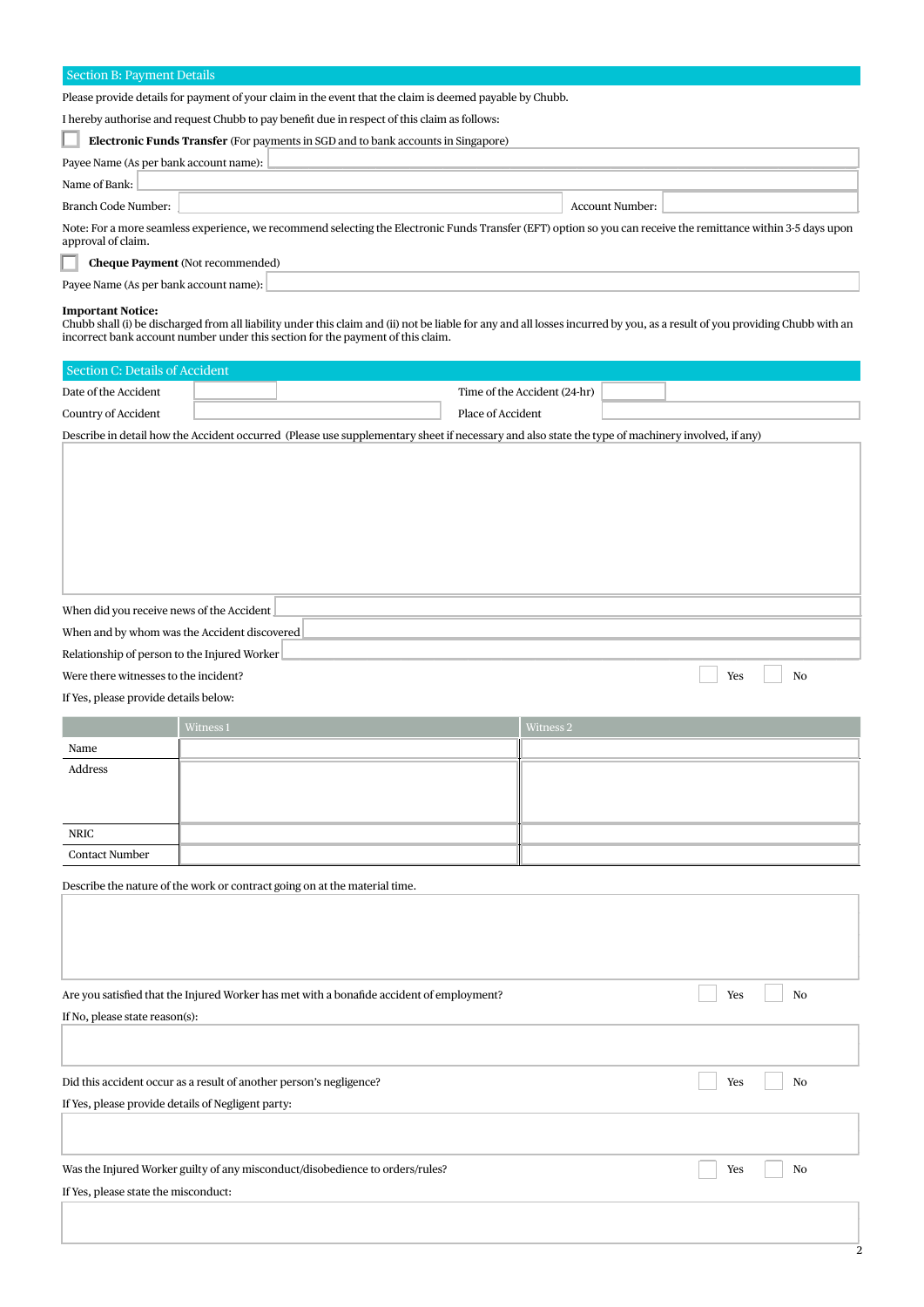| Was the Injured Worker under the influence of drink or drugs at the material time?                                                                                                           | Yes |    |
|----------------------------------------------------------------------------------------------------------------------------------------------------------------------------------------------|-----|----|
| If Yes, please specify:                                                                                                                                                                      |     |    |
|                                                                                                                                                                                              |     |    |
|                                                                                                                                                                                              |     |    |
| Has the Injured Worker met with any previous accident under your employment?                                                                                                                 | Yes | No |
| If Yes, please furnish details:                                                                                                                                                              |     |    |
|                                                                                                                                                                                              |     |    |
|                                                                                                                                                                                              |     |    |
| Has this accident been reported to the Ministry of Manpower?                                                                                                                                 | Yes | No |
| If Yes, please attach a copy of I-REPORT.                                                                                                                                                    |     |    |
| Please state the date that the Injured Worker returned to work                                                                                                                               |     |    |
| Section D: Nature of Injury                                                                                                                                                                  |     |    |
| Describe in detail the injuries sustained, indicating the Part(s) of body injured and its type of injury (E.g. Fracture, Cut, Bruise, etc).<br>(Please use supplementary sheet if necessary) |     |    |

Has the Injured Worker ever had this or any similar condition or injury?

If Yes, please furnish details:

Please state all medical condition(s) or previous injury sustained by the worker and also indicate which are the injuries that arose out of Work Injury accidents.<br>(Please use supplementary sheet if necessary)

 $\begin{array}{c} \hline \end{array}$ 

 $\overline{\phantom{a}}$  Yes

 $\sqrt{N}$ 

| Date of first treatment sought |      |    |  |  |
|--------------------------------|------|----|--|--|
| Name of Hospital/Clinic        |      |    |  |  |
| Address of Hospital/Clinic     |      |    |  |  |
| Tel/Fax No.                    |      |    |  |  |
| Period of Hospitalisation      | From | To |  |  |
| Period of Medical Leave        | From | To |  |  |
| <b>Light Duties</b>            | From | To |  |  |
|                                |      |    |  |  |